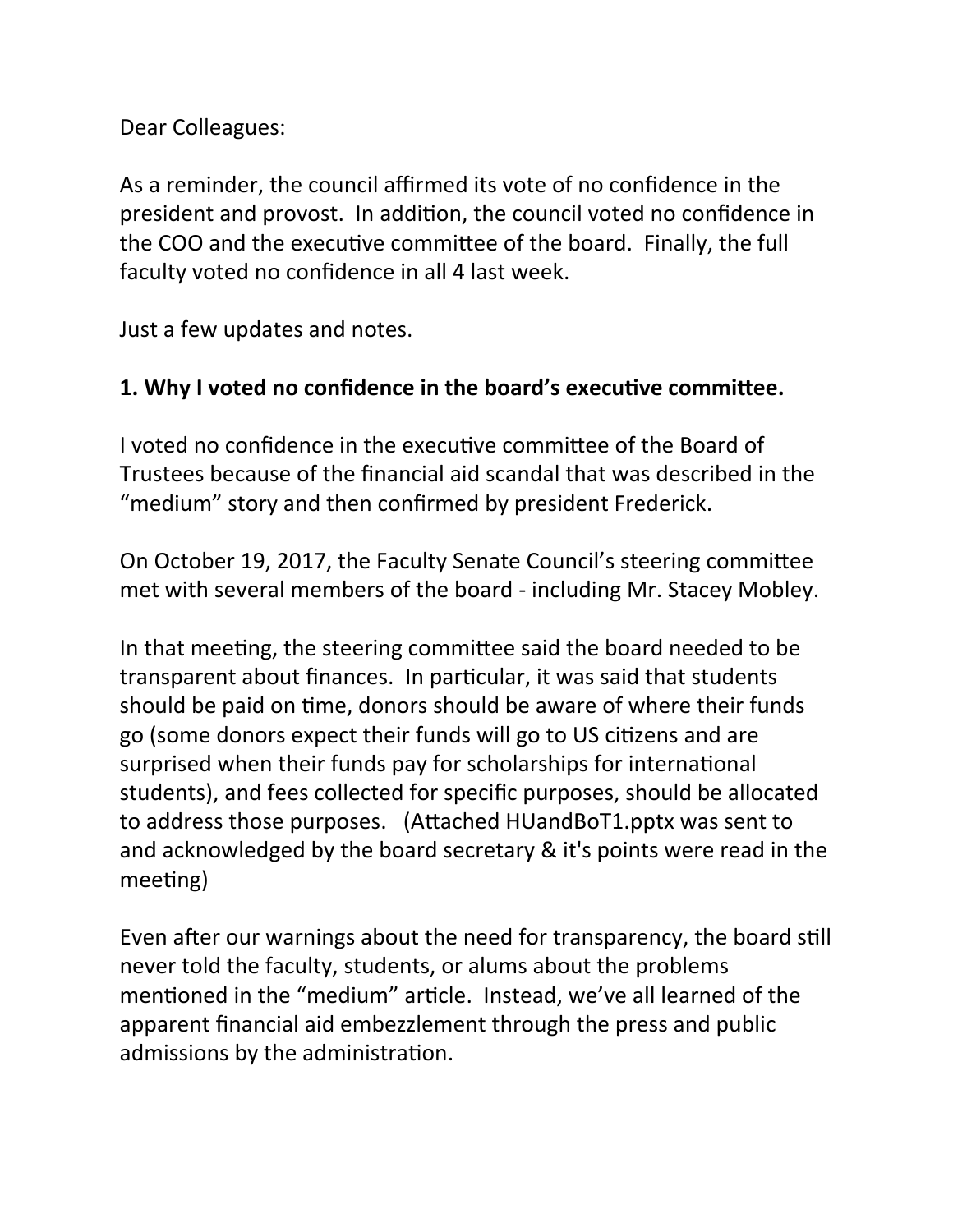### **2. What comes next?**

Many faculty have asked about what will happen next? We are still recovering from the boiler crisis and resources still appear stretched. The administration and board might expect continued alumni, student, donor, and congressional backlash after the uncovering of the financial aid crisis. 

https://www.bizjournals.com/washington/news/2018/04/12/ viewpiont-no-confidence-in-wayne-frederick-heres.html

And to the FS steering committee the board has said it's time to make some hard decisions.

So what will the council and senate do? We will continue to speak out. From the handbook, section 2.2.4 on academic freedom:

"Each faculty member has the right to criticize and seek alteration of institutional regulations and policies through existing means of shared responsibility. "

The council approved the following position earlier this semester:

"the FSC reaffirms the right of Howard faculty to exercise their academic freedom in matters both inside of Howard and out. In particular, the FSC supports, defends, and encourages Howard faculty to exercise their academic freedom in support of the university's mission, and the communities it serves."

## **3. Contacting faculty**

Unfortunately, we've tried to contact all the members of the faculty senate through HU Communications and I've tried to contact all of COAS through email. However, the administration has not been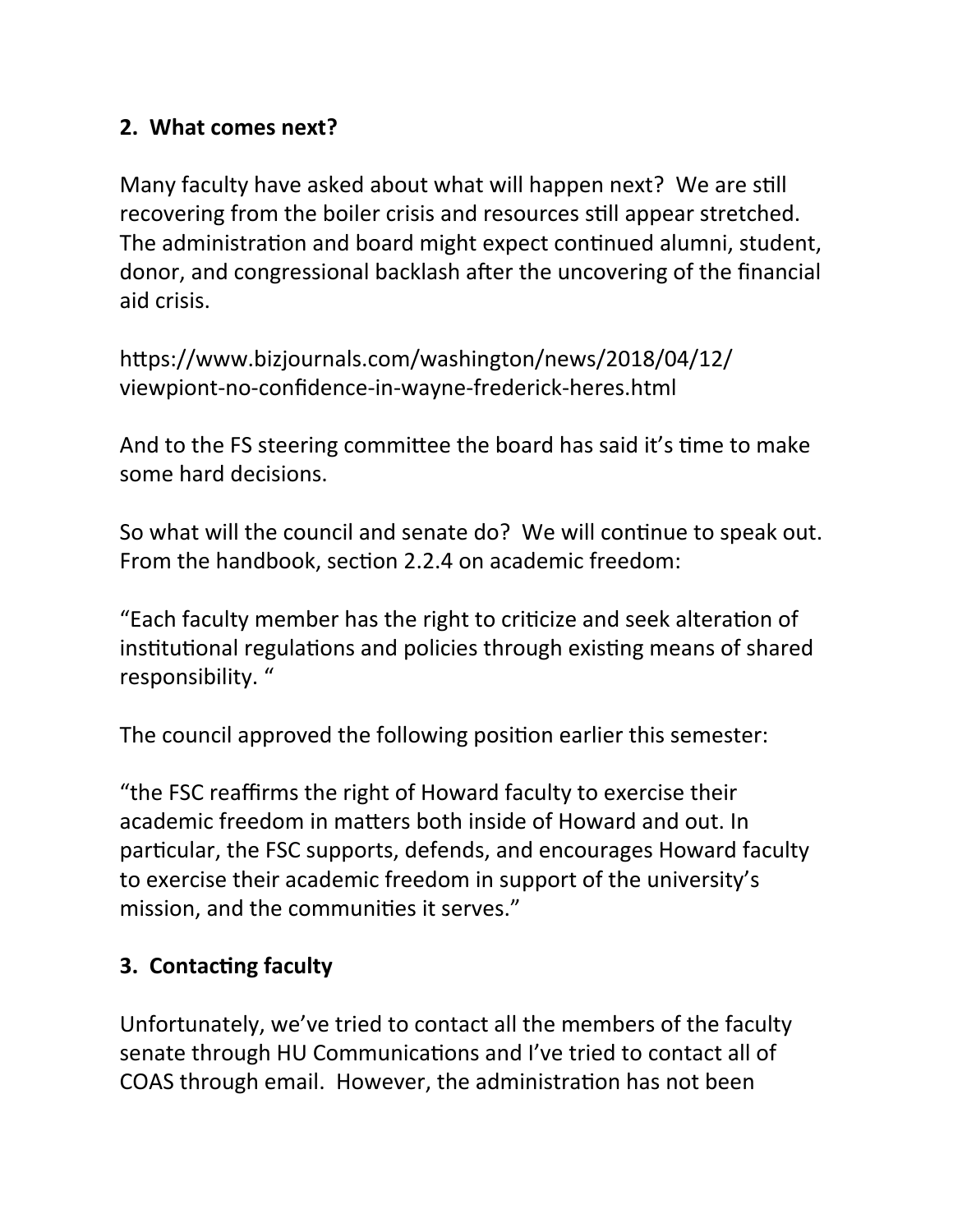supportive of these efforts and we've yet to secure all COAS emails. So, we are creating an external website that COAS and all faculty can access for updates regarding the FS council. In addition, we may have both twitter and Facebook accounts for updates as well.

# **4.** Where do the faculty want to go?

Several council representatives have informally asked faculty members of their schools and colleges about what we want Howard to look like in 10 to 50 years. A picture has emerged that may be summed up by the following. Howard University should continue its mission with a focus on African Americans and it should become one of the top 10 American research universities in the majority of its departments, units, and programs.

Again, this has been informal - the faculty has not endorsed this idea and we as faculty understand that the university doesn't have the resources or the strategic plan to realize this goal. However, whatever goal we finally choose, we may wish to let both the administration and board know what will be needed and request them to plan accordingly. For example, (these have been suggested)

4a. An endowment of \$5 billion

4b. Top producer of African American graduate and professional degree earners.

4c. Top producer of African American students that go on to get graduate and professional degrees.

4d. Eventual faculty numbers of 1500 with salary and benefits competitive with the best schools in the country for current and retired faculty

4e. Development and maintenance of on campus supportive environment and climate for African American researchers, academics, engineers, practitioners, legal scholars, and artists

4f. Effective and responsive administrative services as evaluated by and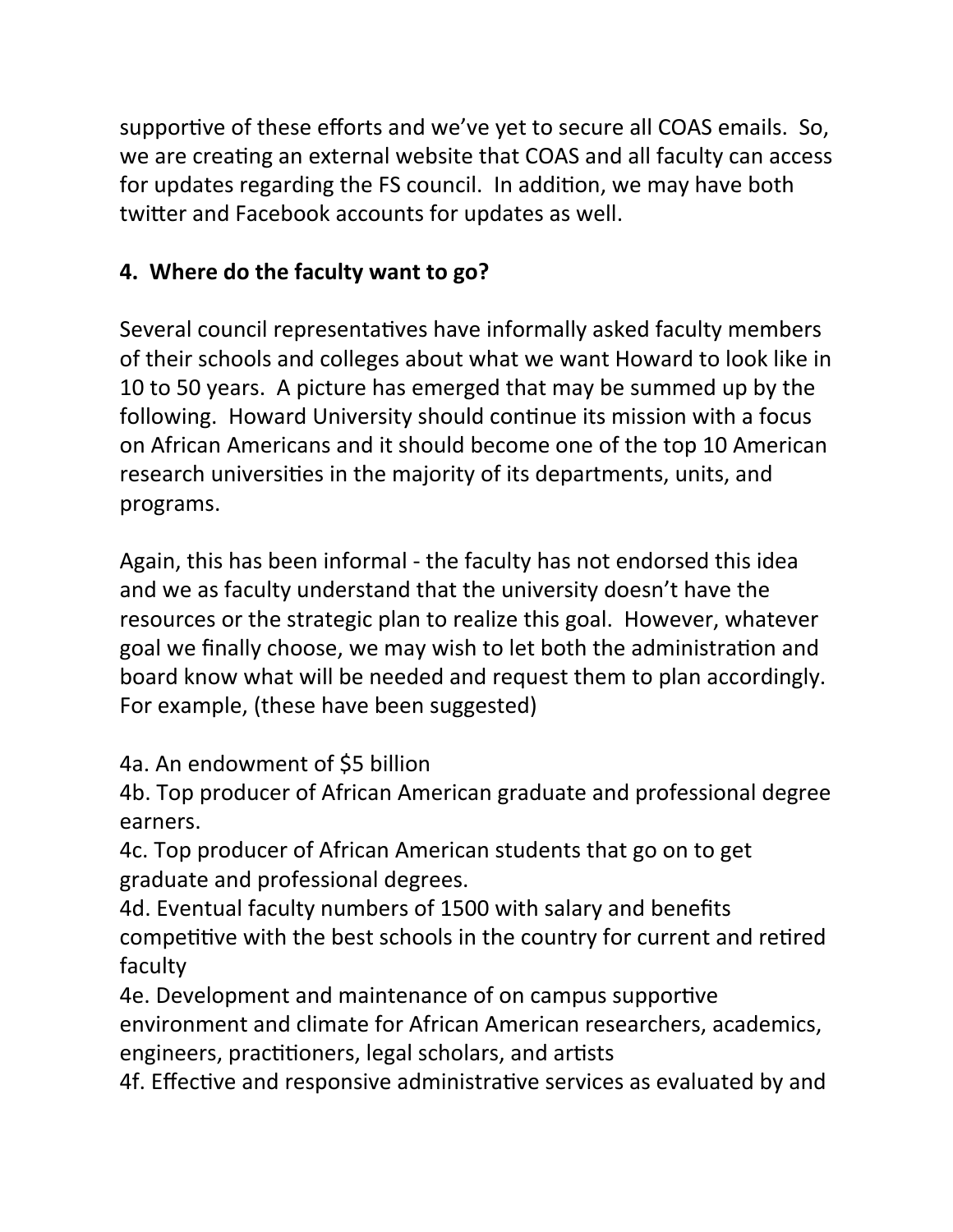for the faculty.

4g. Rational and annual constructive evaluation of Deans, upper administration, and Board.

4h. Rational hiring process of Deans, upper administration, and board members tied to evaluations mentioned above.

4i. Rational and annual constructive evaluation of academic programs and units.

4j. Clear, transparent, and obvious strategic planning tied with giving, development, and student and alumni satisfaction.

4k. Maintaining institutional memory of knowledge to keep Howard independent, healthy, and successful.

4. HU expansion consistent with the African American community's expansion and needs.

4m. Accountability of Deans, upper administrators, and board for bad and dangerous decisions.

4n. Active Licensing, commercialization, and positive exploitation of HU faculty science, engineering, and creative works.

4o. Climate of respectful disagreement between faculty, administration, and board.

## **5. Continuing our responsibility in shared governance**

5a. Handbook

The officers of the council sent the following timeline for the provost's proposed handbook:

Ad hoc Handbook Committee - Recommendation due: Friday, April 20th, 2018

FS Steering Committee - Recommendation due: Friday, April 27th, 2018 FS Council - Recommendation due: Friday, May 4th, 2018

I've reminded the council, that it approved the following position